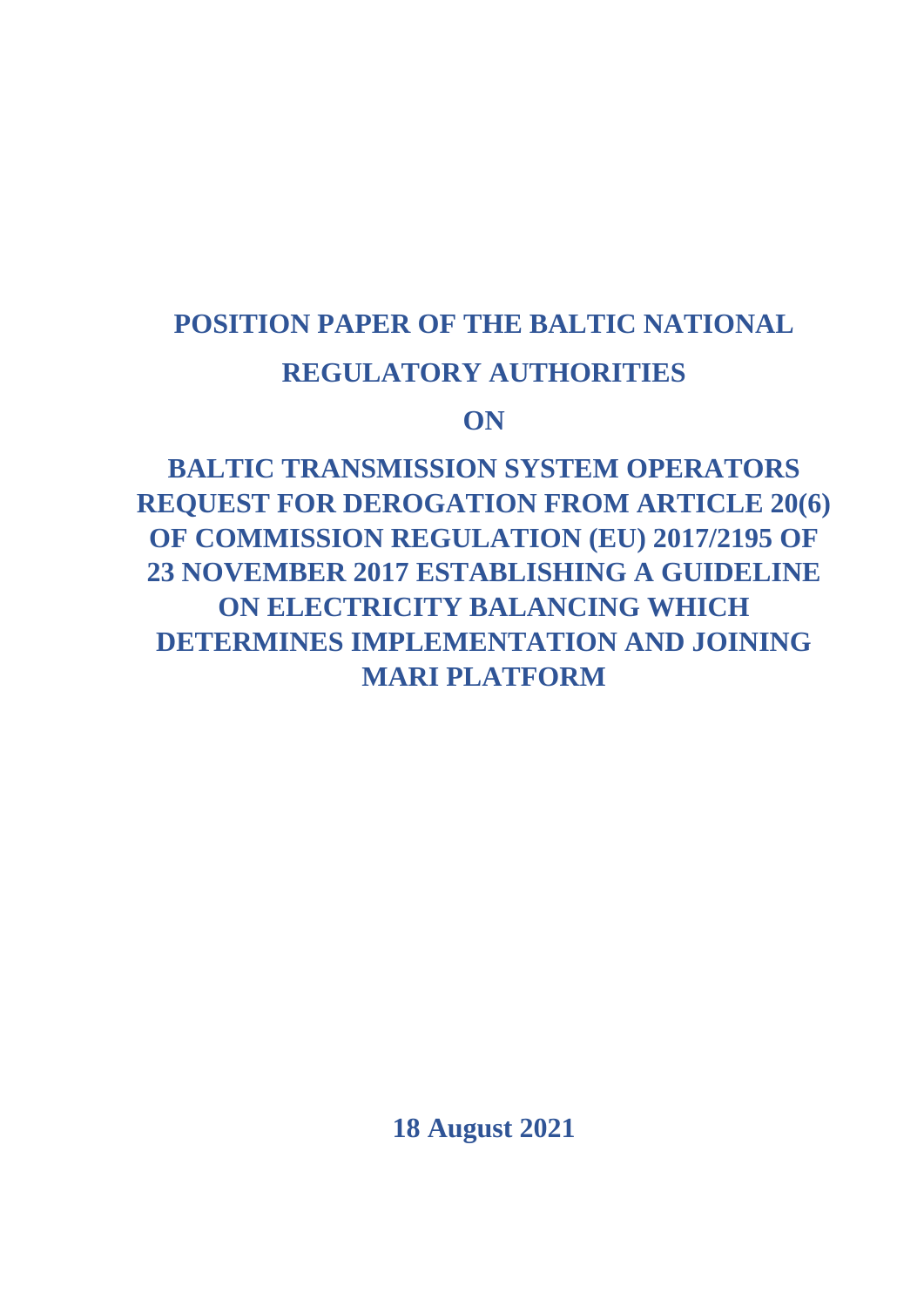## **1. INTRODUCTION**

This document elaborates an agreement between Baltic National Regulatory Authorities<sup>1</sup> (NRAs) of 18 August 2021 on the Baltic Transmission System Operators' (TSOs) request for derogation from Article 20(6) of the Commission Regulation (EU) 2017/2195 of 23 November 2017 establishing a guideline on electricity balancing (EB GL) (Derogation request).

Given that according to Article 5(4) (h) of the EB GL the Derogation request should be approvable by each NRA, this agreement is intended to constitute the basis on which NRAs will subsequently issue a reasoned decision concerning the Derogation request.

# **2. LEGAL CONTEXT**

The legal provisions relevant to the submission of the Derogation requests and granting the derogation from Article 20(6) of EB GL, and NRAs agreement can be found in Articles 3, 5(2) (a), 5(4) (h), 6(1), Article 20(4)-(6) and 62 of the EB GL.

# **Article 3**

1. This Regulation aims at:

- (a) fostering effective competition, non-discrimination and transparency in balancing markets;
- (b) enhancing efficiency of balancing as well as efficiency of European and national balancing markets;
- (c) integrating balancing markets and promoting the possibilities for exchanges of balancing services while contributing to operational security;
- (d) contributing to the efficient long-term operation and development of the electricity transmission system and electricity sector in the Union while facilitating the efficient and consistent functioning of day-ahead, intraday and balancing markets;
- (e) ensuring that the procurement of balancing services is fair, objective, transparent and market-based, avoids undue barriers to entry for new entrants, fosters the liquidity of balancing markets while preventing undue distortions within the internal market in electricity;
- (f) facilitating the participation of demand response including aggregation facilities and energy storage while ensuring they compete with other balancing services at a level playing field and, where necessary, act independently when serving a single demand facility;
- (g) facilitating the participation of renewable energy sources and support the achievement of the European Union target for the penetration of renewable generation.
- 2. When applying this Regulation, Member States, relevant regulatory authorities, and system operators shall:
	- (a) apply the principles of proportionality and non-discrimination;
	- (b) ensure transparency;
	- (c) apply the principle of optimisation between the highest overall efficiency and lowest total costs for all parties involved;
	- (d) ensure that TSOs make use of market-based mechanisms, as far as possible, in order to ensure network security and stability;
	- (e) ensure that the development of the forward, day-ahead and intraday markets is not compromised;

<sup>&</sup>lt;sup>1</sup> Estonian Competition Authority (ECA), Public Utilities Commission of Latvia (PUC), National Energy Regulatory Council of Lithuania (NERC)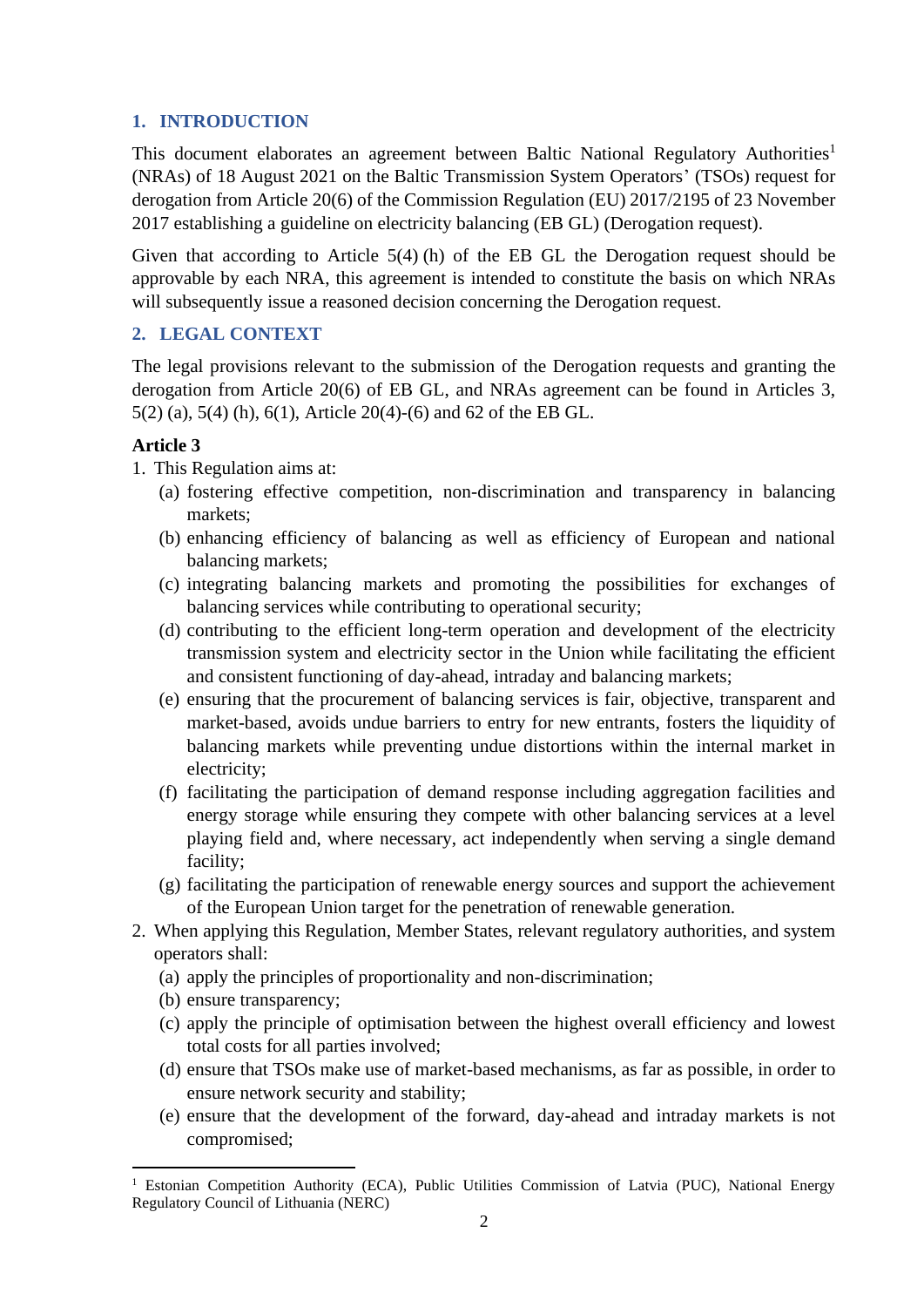- (f) respect the responsibility assigned to the relevant TSO in order to ensure system security, including as required by national legislation;
- (g) consult with relevant DSOs and take account of potential impacts on their system; (h) take into consideration agreed European standards and technical specifications.

# **Article 5(2) (a)**

2. The proposals for the following terms and conditions or methodologies shall be subject to approval by all regulatory authorities:

(a) the frameworks for the establishment of the European platforms pursuant to Articles 20(1), 21(1) and 22(1);

# **Article 5(4) h)**

- 3. The proposals for the following terms and conditions or methodologies shall be subject to approval by each regulatory authority of each concerned Member State on a case-by-case basis:
	- [..]

(h) the derogations to one or more provisions of this Regulation pursuant to Article 62(2).

#### **Article 6(1)**

1. Where one or several regulatory authorities in accordance with Article 37 of Directive 2009/72/EC require an amendment in order to approve the terms and conditions or methodologies submitted in accordance with paragraphs 2, 3 and 4 of Article 5, the relevant TSOs shall submit a proposal for amended terms and conditions or methodologies for approval within two months following the requirement from the relevant regulatory authorities. The relevant regulatory authorities shall decide on the amended terms and conditions or methodologies within two months following their submission.

## **Article 20(4)-(6)**

1.By one year after entry into force of this Regulation, all TSOs shall develop a proposal for the implementation framework for a European platform for the exchange of balancing energy from frequency restoration reserves with manual activation.

4.By six months after the approval of the proposal for the implementation framework for a European platform for the exchange of balancing energy from frequency restoration reserves with manual activation, all TSOs shall designate the proposed entity or entities entrusted with operating the European platform pursuant to paragraph 3(e).

5.By eighteen months after the approval of the proposal for the implementation framework for a European platform for the exchange of balancing energy from frequency restoration reserves with manual activation, all TSOs may develop a proposal for modification of the European platform for the exchange of balancing energy from frequency restoration reserves with manual activation pursuant to paragraph 1. Proposed modifications shall be supported by a cost-benefit analysis performed by all TSOs pursuant to Article 61. The proposal shall be notified to the Commission.

6. By thirty months after the approval of the proposal for the implementation framework for a European platform for the exchange of balancing energy from frequency restoration reserves with manual activation, or where all TSOs submit a proposal for modification of the European platform pursuant to paragraph 5, by 12 months after the approval of the proposal for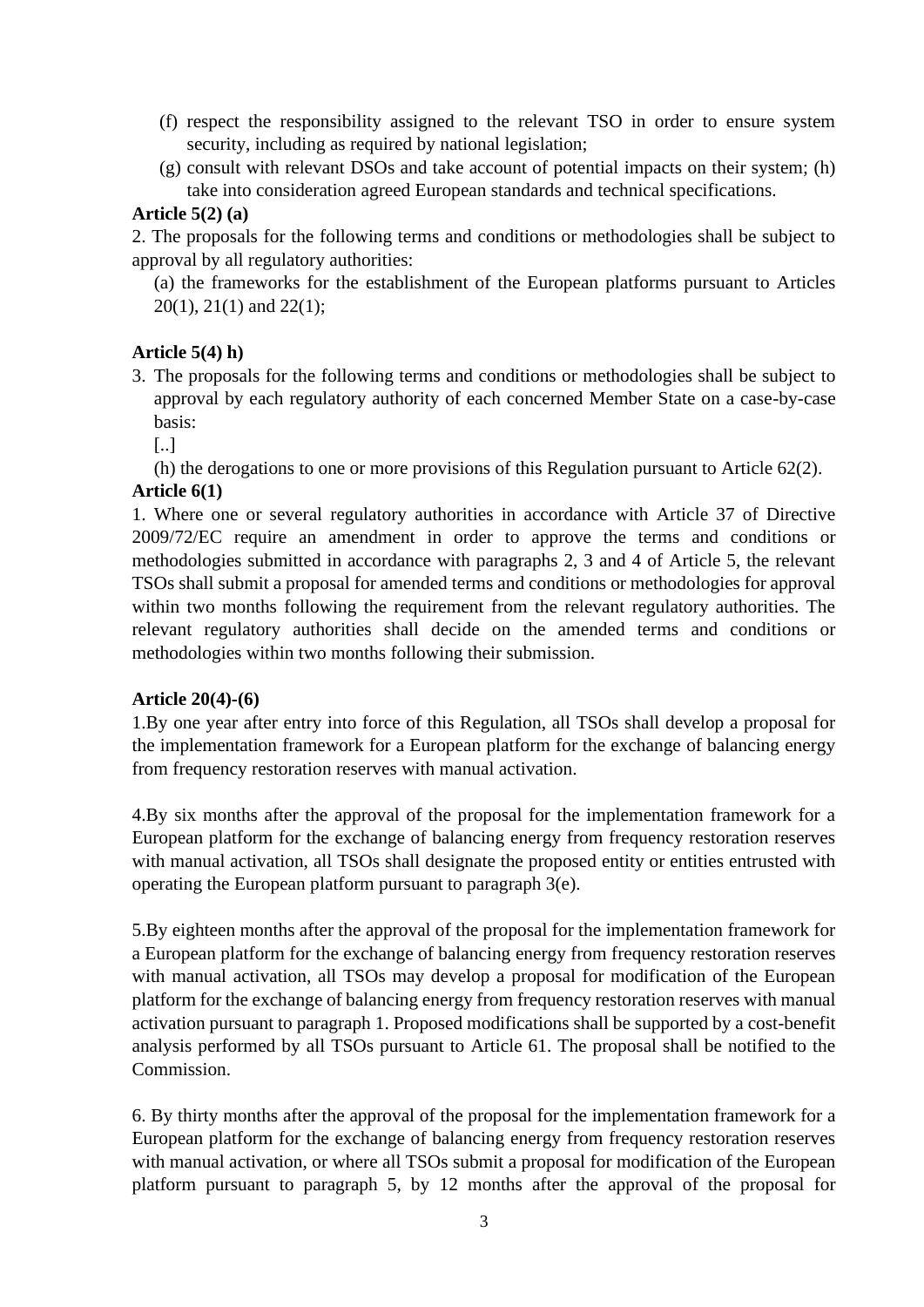modification of the European platform, all TSOs shall implement and make operational the European platform for the exchange of balancing energy from frequency restoration reserves with manual activation and they shall use the European platform to:

(a) submit all balancing energy bids from all standard products for frequency restoration reserves with manual activation;

(b) exchange all balancing energy bids from all standard products for frequency restoration reserves with manual activation, except for unavailable bids pursuant to Article 29(14);

(c) strive to fulfil all their needs for balancing energy from the frequency restoration reserves with manual activation.

# **Article 62**

- 1. A regulatory authority in accordance with Article 37 of Directive 2009/72/EC may, at the request of a TSO or at its own initiative, grant the relevant TSOs a derogation from one or more provisions of this Regulation in accordance with paragraphs 2 to 12.
- 2. A TSO may request a derogation from the following requirements:
	- (a) the deadlines by which a TSO shall use the European platforms pursuant to Articles 19(5), **20(6)**, 21(6) and 22(5);
	- (b) the definition of the integrated scheduling process gate closure time in a central dispatching model pursuant to Article 24(5) and the possibility to change the integrated scheduling process bids pursuant to Article 24(6);
	- (c) the maximum volume of cross-zonal capacity allocated on a market-based process pursuant to Article 41(2) or a process based an economic efficiency analysis pursuant to Article 42(2);
	- (d) the harmonisation of the imbalance settlement period in Article 53(1);
	- (e) the implementation of the requirements pursuant to Articles 45, 46, 47, 48, 49, 50, 51, 54, 55, 56 and 57.
- 3. The derogation process shall be transparent, non-discriminatory, non-biased, well documented and based on a reasoned request.
- 4. TSOs shall file a written request for derogation to the relevant regulatory authority at the latest six months prior to the day of application of the provisions from which the derogation is requested.
- 5. The request for derogation shall include the following information:
	- (a) the provisions from which a derogation is requested;
	- (b) the requested derogation period;
	- (c) a detailed plan and timeline specifying how to address and ensure the implementation of the concerned provisions of this Regulation after expiration of the derogation period;
	- (d) an assessment of the consequences of requested derogation on adjacent markets;
	- (e) an assessment of the possible risks for the integration of balancing markets across Europe caused by the requested derogation.
- 6. The relevant regulatory authority shall adopt a decision concerning any request for derogation within six months from the day after it receives the request. That time limit may be extended by three months before its expiry where the relevant regulatory authority requires further information from the TSO requesting the derogation. The additional period shall begin when the complete information has been received.
- 7. The TSO requesting the derogation shall submit any additional information requested by the relevant regulatory authority within two months of such request. If the TSO does not supply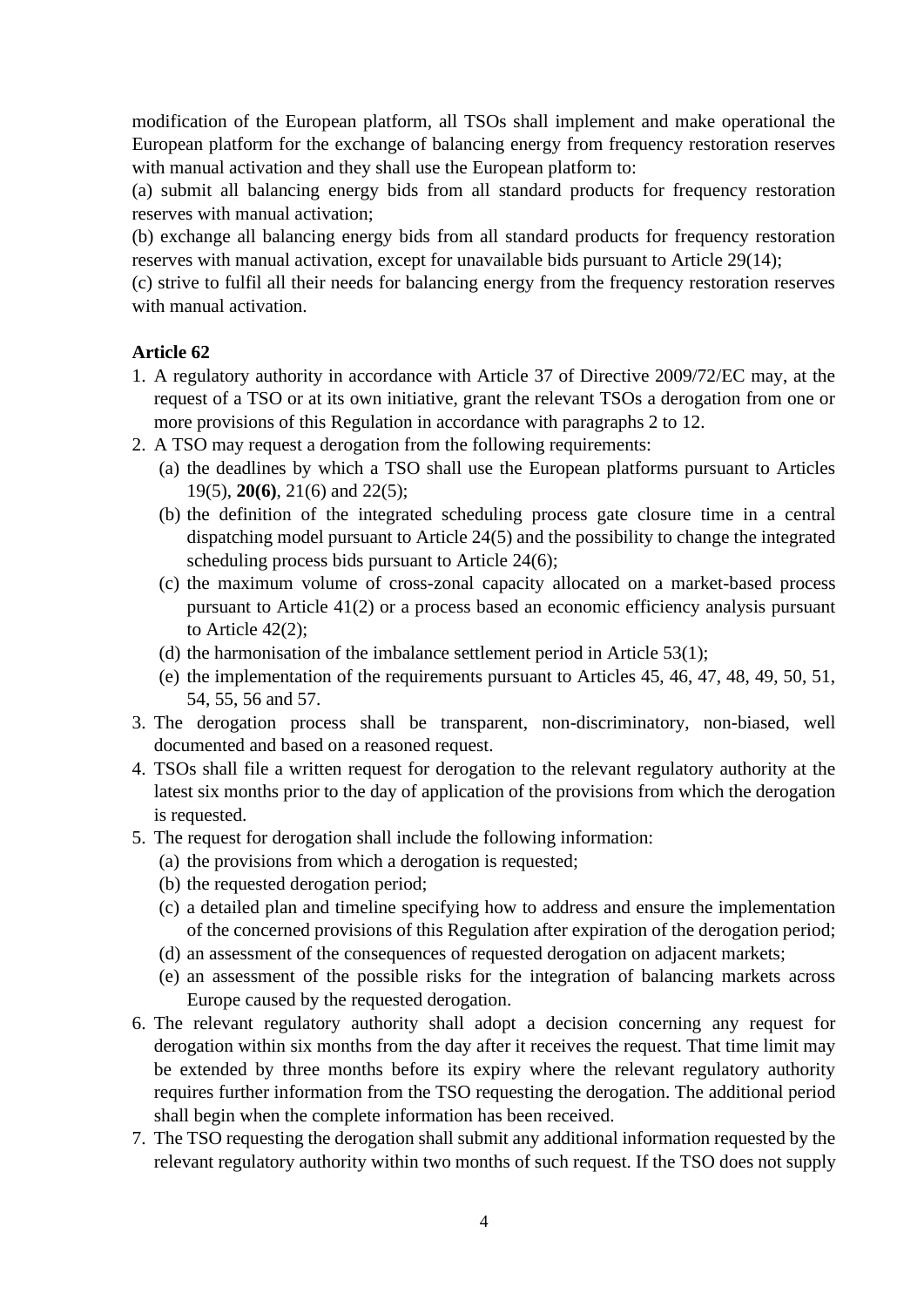the requested information within that time limit, the request for a derogation shall be deemed withdrawn unless, before its expiry, alternatively:

- (a) the relevant regulatory authority decides to provide an extension;
- (b) the TSO informs the relevant regulatory authority by means of a reasoned submission that the request for a derogation is complete.
- 8. When assessing the request for derogation or before granting a derogation at its own initiative, the relevant regulatory authority shall consider the following aspects:
	- (a) the difficulties related to the implementation of the concerned provision or provisions;
	- (b) the risks and the implications of the concerned provision or provisions, in terms of operational security;
	- (c) the actions taken to facilitate the implementation of the concerned provision or provisions;
	- (d) the impacts of non-implementation of the concerned provision or provisions, in terms of non-discrimination and competition with other European market participants, in particular as regards demand response and renewable energy sources;
	- (e) the impacts on overall economic efficiency and smart grid infrastructure;
	- (f) the impacts on other scheduling areas and overall consequences on the European market integration process.
- 9. The relevant regulatory authority shall issue a reasoned decision concerning a request for a derogation or a derogation granted at its own initiative. Where the relevant regulatory authority grants a derogation, it shall specify its duration. The derogation may be granted only once and for a maximum period of two years, except for the derogations in paragraphs 2(c) and 2(d) which may be granted until 1 January 2025.
- 10. The relevant regulatory authority shall notify its decision to the TSO, the Agency and the European Commission. The decision shall also be published on its website.
- 11. The relevant regulatory authorities shall maintain a register of all derogations they have granted or refused and shall provide the Agency with an updated and consolidated register at least once every six months, a copy of which shall be given to ENTSO-E.
- 12. The register shall contain, in particular: (a) the provisions from which the derogation is granted or refused; (b) the content of the derogation; (c) the reasons for granting or refusing the derogation; (d) the consequences resulting from granting the derogation.

#### **3. THE DEROGATION REQUEST**

The Derogation request was submitted to the Baltic NRAs on 1<sup>st</sup> of June 2021 by Latvian TSO 1<sup>st</sup> of June 2021 letter No. 2.5/2021/1790 on behalf of Baltic TSOs.

NRAs assessed the Derogation request and concluded that information provided in the Derogation request is sufficient for NRAs to adopt a decision.

Based on the arguments set out in the Derogation requests, the Baltic TSOs are requesting to grant derogation from the deadline by which a TSOs shall use the MARI platform as described in Article 20 (6) of EB GL until the Nordic TSOs (Sweden TSO, Finland TSO, Denmark TSO), join the MARI platform, but no later than July 24, 2024.

However, NRAs would like to point out that roadmap of derogation request is not harmonized with the roadmap of Baltic TSOs request for derogation from Article 53(1) of Commission